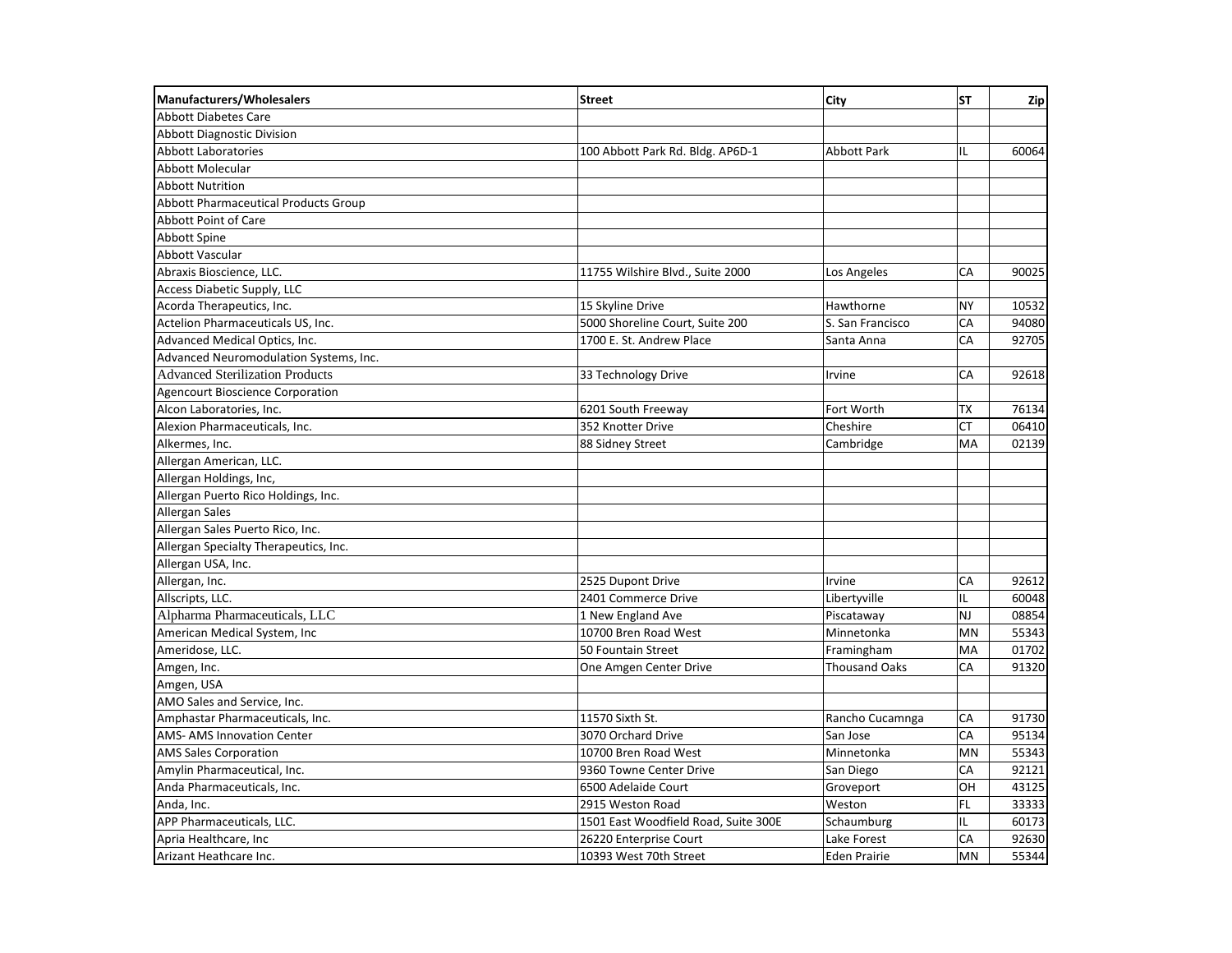| <b>Manufacturers/Wholesalers</b>                                        | <b>Street</b>                    | City           | <b>ST</b> | Zip   |
|-------------------------------------------------------------------------|----------------------------------|----------------|-----------|-------|
| Arizant Inc                                                             |                                  |                |           |       |
| Armstrong Pharmaceuticals, Inc.                                         | 10 Dan Rd.                       | Canton         | MA        | 02132 |
| Artes Medical, Inc.                                                     | 5870 Pacific Center Blvd.        | San Diego      | CA        | 92121 |
| Ascend Therapeutics, Inc.                                               | 607 Herndon Parkway, Suite 110   | Herndon        | VA        | 20170 |
| Astellas Pharma US, Inc.                                                | Three Parkway North              | Deerfield      | IL.       | 60015 |
| AstraZenca LP                                                           | 1800 Concord Pike                | Wilmington     | DE        | 19850 |
| Atto BioScience, Inc.                                                   |                                  |                |           |       |
| Auburn Pharmaceutical                                                   | 1775 John R. Road                | Troy           | MI        | 48083 |
| Autosuture                                                              |                                  |                |           |       |
| Auxilium Pharmaceuticals, Inc.                                          | 40 Valley Steam Parkway          | Malvern        | PA        | 19355 |
| Avent, Inc.                                                             |                                  |                |           |       |
| Axcan Pharma US, Inc.                                                   | 22 Inverness Center Parkway      | Birmingham     | AL        | 35242 |
| <b>Ballard Medical Products</b>                                         |                                  |                |           |       |
| Bard Access Systems, Inc.                                               |                                  |                |           |       |
| Bard Peripheral Vascular, Inc.                                          |                                  |                |           |       |
| Barr Pharmaceuticals, Inc.                                              | 225 Summit Avenue                | Montvale       | NJ        | 07645 |
| Bausch & Lomb, Incorporated                                             | One Bausch & Lomb Place          | Rochester      | <b>NY</b> | 14604 |
| <b>Baxter Healthcare Corporation</b>                                    | One Baxter Parkway               | Deerfield      | IL        | 60015 |
| Bayer Healthcare Pharmaceuticals, Inc.                                  |                                  |                |           |       |
| Bayer Healthcare, LLC.                                                  | 555 White Plains Road            | Tarrytown      | <b>NY</b> | 10591 |
| Bayer Healthcare, LLC. Animal Health Division                           |                                  |                |           |       |
| BD AcuteCare, Inc.                                                      |                                  |                |           |       |
| BD Biosciences Sys & Reagents, Inc.                                     |                                  |                |           |       |
| BD Infusion Therapy Systems, Inc.                                       |                                  |                |           |       |
| <b>BDI Pharma, Inc.</b>                                                 | 120 Research Drive               | Columbia       | SC        | 29203 |
| Beckman Coulter, Inc.                                                   | 4300 N Harbour Blvd.             | Fullerton      | CA        | 92835 |
| <b>Becton Dickinson and Company</b>                                     | 1 Becton Drive                   | Franklin Lakes | NJ        | 07417 |
| <b>BEMS Holdings, LLC</b>                                               |                                  |                |           |       |
| Bioform Medical, Inc.                                                   | 1875 S. Grant St., Suite 110     | San Mateo      | CA        | 94402 |
| Biogen Idec                                                             | 14 Cambridge Center              | Cambridge      | MA        | 02142 |
| BioMarin Pharmaceutical, Inc.                                           | 105 Digital Drive                | Novato         | CA        | 94949 |
| <b>BioRx</b>                                                            | 10828 Kenwood Road               | Cincinnati     | OH        | 45242 |
| Biosense Webster, Inc.                                                  | 3333 Diamond Canyon Road         | Diamond Bar    | CA        | 91765 |
| Boehringer Ingelheim Pharmaceuticals, Inc.                              | 900 Ridgebury Rd.                | Ridgefield     | <b>CT</b> | 06877 |
| <b>Boston Scientific Corporation</b>                                    | One Boston Scientific Place      | Natick         | MA        | 01760 |
| <b>Boston Scientific Neuromodulation Corporation</b>                    | One Boston Scientific Place      | Natick         | MA        | 01760 |
| <b>BoundTree Medical, LLC</b>                                           |                                  |                |           |       |
| <b>Bristol-Myers Squibb Company</b>                                     | Route 206 and Province Line Road | Princeton      | NJ        | 08543 |
| C.R. Bard, Inc.                                                         | 730 Central Avenue               | Hill           | NJ        | 07974 |
| Cardinal Companies (All Cardinal Health companies doing business in NV) |                                  |                |           |       |
| Cardinal Health, Inc.                                                   | 7000 Cardinal Place              | Dublin         | OH        | 43017 |
| Carestream Health Inc.                                                  | 150 Verona Street                | Rochester      | NY        | 14608 |
| <b>Celegene Corportation</b>                                            | 86 Morris Avenue                 | Summit         | NJ        | 07901 |
| Centocor, Inc.                                                          |                                  |                |           |       |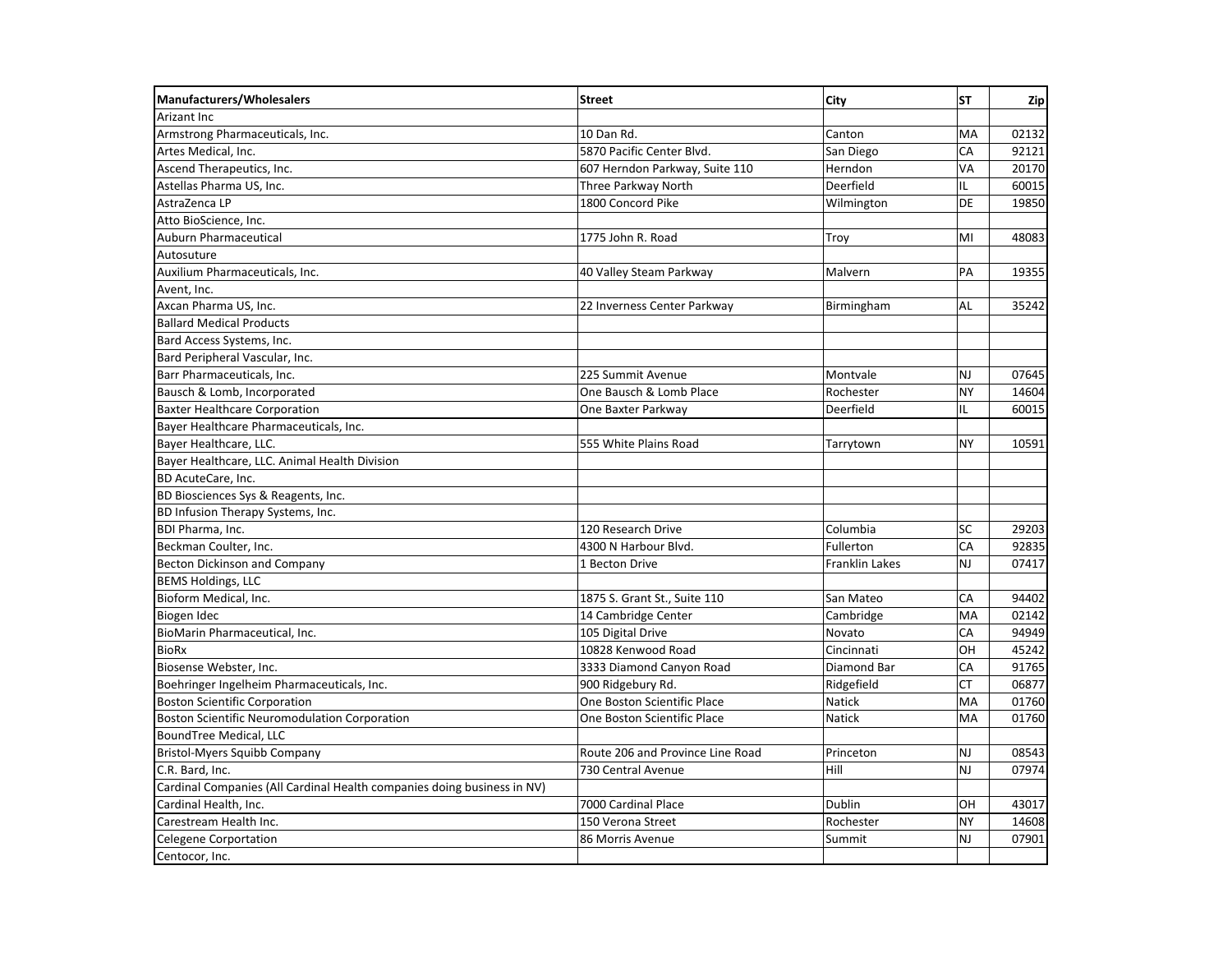| <b>Manufacturers/Wholesalers</b>                    | <b>Street</b>                   | City             | <b>ST</b> | Zip   |
|-----------------------------------------------------|---------------------------------|------------------|-----------|-------|
| Centric Health Resources, Inc.                      | 17879 Chesterfield Airport Rd.  | Chesterfield     | <b>MO</b> | 63005 |
| Cephalon, Inc.                                      | 41 Moores                       | Frazer           | PA        | 19355 |
| <b>CLS Behring</b>                                  | 1020 First Ave., PO Box 60501   | King of Prussia  | PA        | 19406 |
| Codman & Shurtleff, Inc.                            | 325 Paramount Drive             | Raynham          | MA        | 02769 |
| Collagenex Pharmaceuticals, Inc.                    |                                 |                  |           |       |
| Coram Alternate Site Services, Inc.                 |                                 |                  |           |       |
| Coram Healthcare Corporation of Northern California |                                 |                  |           |       |
| Coram Healthcare Corporation of Utah                |                                 |                  |           |       |
| CoramRx, LLC                                        |                                 |                  |           |       |
| Cordis Corporation                                  | 14201 NW 60th Avenue            | Miami Lakes      | <b>FL</b> | 33014 |
| Cordis Neurovascular, Inc.                          |                                 |                  |           |       |
| Coria Laboratories, LTD.                            | 3909 Hulen Street               | Fort Worth       | <b>TX</b> | 76107 |
| Corum Healthcare Corporation of Nevada              |                                 |                  |           |       |
| CoTherix, Inc.                                      |                                 |                  |           |       |
| CovaTec                                             | 100 Healdquarters Park Drive    | Skillman         | <b>NJ</b> |       |
| Covidien                                            | 15 Hampshire St.                | Mansfield        | <b>MA</b> | 02048 |
| Cubist Pharmaceuticals, Inc.                        | 65 Hayden Avenue                | Lexington        | <b>MA</b> | 02421 |
| <b>CUI Corporation</b>                              |                                 |                  |           |       |
| Cumberland Pharmaceuticals, Inc.                    | 2525 West End Avenue, suite 950 | Nashville        | <b>TN</b> | 37203 |
| CV Therapeutics, Inc.                               | 3172 Porter Drive               | Palo Alto        | CA        | 94304 |
| Cynacon/OcuSoft dba                                 |                                 |                  |           |       |
| Cypress Medical Products, LLC                       |                                 |                  |           |       |
| Daiichi-Sankyo                                      | <b>Two Hilton Court</b>         | Parsippany       | <b>NJ</b> | 07054 |
| Darby Dental Supply Inc.                            | 300 Jericho Quadrangle          | Jericho          | <b>NY</b> | 11753 |
| Darby Dental Supply Inc.                            | 4745 Longley Lane               | Reno             | <b>NV</b> | 89502 |
| Darby Dental Supply Inc.                            | 4460 E. Holmes Road             | Memphis          | <b>TN</b> | 38118 |
| Davol, Inc.                                         |                                 |                  |           |       |
| DePuy Miltek, Inc.                                  | 325 Paramount Drive             | Raynham          | <b>MA</b> | 02768 |
| DePuy Spine                                         | 325 Paramount Drive             | Raynham          | <b>MA</b> | 02767 |
| Dermik Laboratories                                 |                                 |                  |           |       |
| Dey, LP                                             |                                 |                  |           |       |
| Diagnostic Systems Laboratories, Inc.               |                                 |                  |           |       |
| Direct Dental                                       | 1267 Spice Island               | <b>Sparks</b>    | <b>NV</b> | 89431 |
| Discovery Labware, Inc.                             |                                 |                  |           |       |
| Dispensing Solutions, Inc.                          | 3000 W. Warner Ave.             | Santa Anna       | CA        | 92704 |
| DJO Surgical                                        |                                 |                  |           |       |
| DJO, LLC                                            | 1430 Decision St.               | Vista            | CA        | 92081 |
| Dubin Medical, Inc.                                 | 970 Turquoise Street            | San Diego        | CA        | 92109 |
| DuPuy Orthopedics, Inc.                             | 700 Orthopaedic Drive           | Warsaw           | IN        | 46581 |
| Duramed Pharmaceuticals, Inc.                       |                                 |                  |           |       |
| Eisai Corporation of North America                  | 100 Tice Blvd.                  | Woodcliff Lake   | <b>NJ</b> | 07677 |
| Eisai, Inc.                                         |                                 |                  |           |       |
| Eithicon Endo-Surgery, Inc.                         | 4545 Creek Road                 | Cincinnati       | OH        | 45242 |
| Elan Pharmaceuticals, Inc.                          | 800 Gateway Blvd.               | S. San Francisco | CA        | 94080 |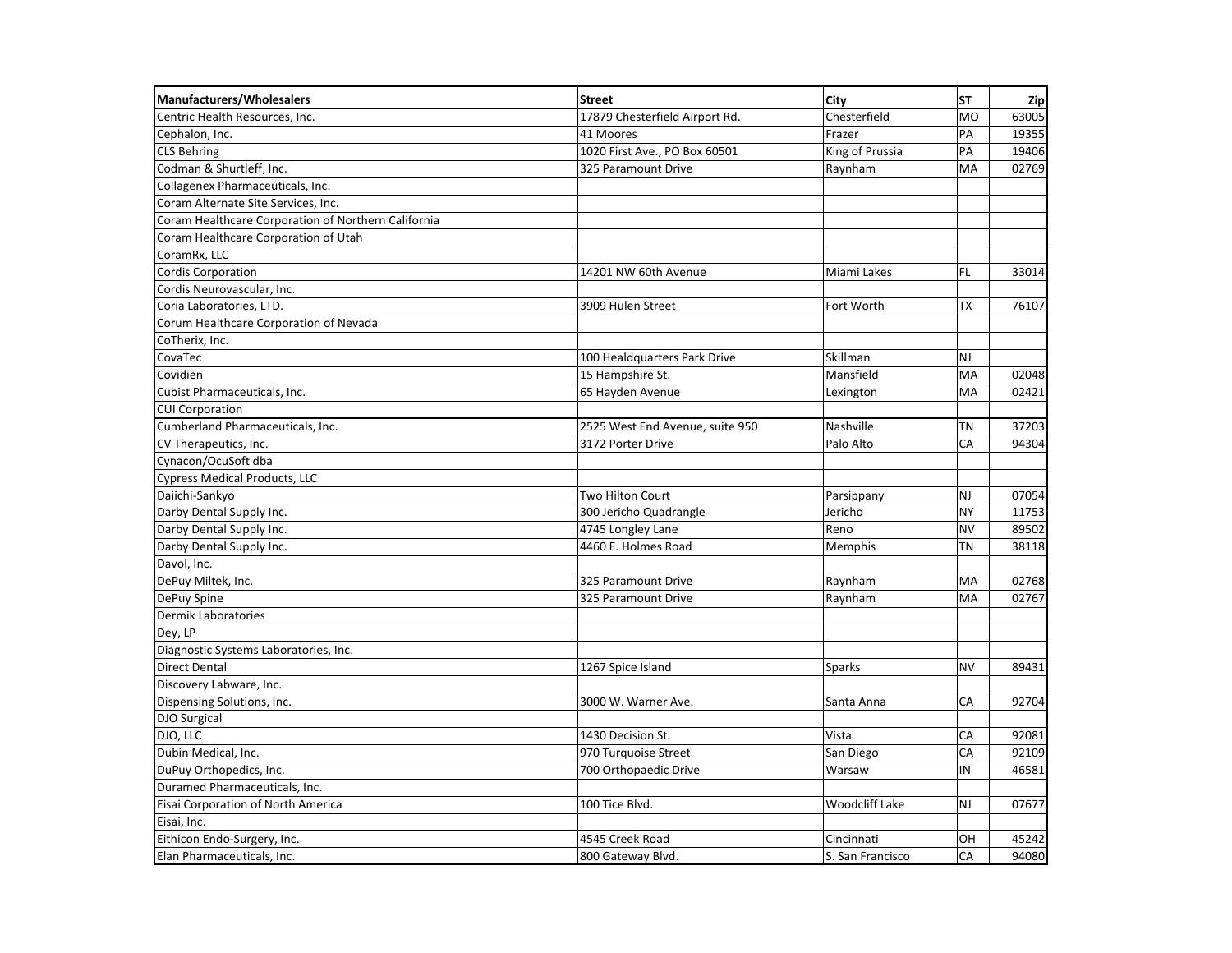| <b>Manufacturers/Wholesalers</b>                               | <b>Street</b>                    | City                | ST        | Zip    |
|----------------------------------------------------------------|----------------------------------|---------------------|-----------|--------|
| Eli Lilly and Company                                          | Lilly Corporate Center           | Indianapolis        | IN        | 46285  |
| EMD Lexigen, Inc.                                              |                                  |                     |           |        |
| EMD Pharmaceuticals, Inc.                                      |                                  |                     |           |        |
| EMD Serono Research Institute, Inc.                            |                                  |                     |           |        |
| EMD Serono, Inc.                                               | One Technology Place             | Rockland            | MA        | 02370  |
| <b>Emergency Medical Products, Inc.</b>                        |                                  |                     |           |        |
| Empi                                                           |                                  |                     |           |        |
| Endo Pharmaceuticals, Inc.                                     | 100 Endo Blvd.                   | Chadds Ford         | PA        | 19317  |
| Enzon Pharmaceuticals, Inc.                                    | 685 Rt. 202/206                  | Bridgewater         | NJ        | 08807  |
| Espirt Pharma Holding Company, Inc.                            |                                  |                     |           |        |
| Espirt Pharmac, Inc.                                           |                                  |                     |           |        |
| Ethicon Inc., subsidary of Johnson and Johnson                 | PO Box 151; Route 22 West        | Somerville          | NJ        | 08876  |
| <b>Expert Med</b>                                              |                                  |                     |           |        |
| Eyeonics, Inc.                                                 |                                  |                     |           |        |
| Eyetech, Inc.                                                  |                                  |                     |           |        |
| Falcon Pharmaceuticals, Ltd.                                   |                                  |                     |           |        |
| FFF Enterprises, Inc.                                          | 41093 County Center Dr.          | Temecula            | CA        | 92591  |
| FineTech Pharmaceutical, LTD.                                  | 33 Hanarkissim Str., PO Box 2015 | Nesher, Israel      |           | 36608  |
| <b>First Veterinary Supply</b>                                 |                                  |                     |           |        |
| Fleming & Company, Pharmaceuticals dba Fleming Pharmaceuticals | 1733 Gilsinn Lane                | Fenton              | <b>MO</b> | 63026  |
| <b>Flowmatrix Corporation</b>                                  |                                  |                     |           |        |
| Forest Pharmaceuticals, Inc.                                   | 13600 Shoreline Dr.              | St. Louis           | <b>MO</b> | 63045  |
| Galderma Laboratories, L.P.                                    | 14501 North Freeway              | Fort Worth          | <b>TX</b> | 76166  |
| Gallipot, Inc.                                                 | 2400 Pilot Knob Road             | St. Paul            | MN        | 55120  |
| Gambro Renal Products, Inc.                                    | 14143 Denver West Parkway        | Lakewood            | CO        | 80401  |
| Gate Pharmaceuticals                                           |                                  |                     |           |        |
| GE Healthcare, Inc.                                            | 101 Carnegie Center              | Princeton           | NJ        | 08540  |
| GeneOhm Sciences, Inc.                                         |                                  |                     |           |        |
| General Injectables and Vaccines, Inc (GIV)                    |                                  |                     |           |        |
| Genetech, Inc.                                                 | 1 DNA Way                        | South San Francisco | CA        | 94080  |
| Genetech, USA, Inc.                                            |                                  |                     |           |        |
| GenTrac, Inc.                                                  |                                  |                     |           |        |
| Genzyme Corporation                                            | 500 Kendall St.                  | Cambridge           | MA        | 02142  |
| Gilead Sciences, Inc.                                          | 333 Lakeside Drive               | <b>Foster City</b>  | CA        | 94404  |
| Graham-Field, Inc.                                             | 2935 Northeast Pkwy.             | Atlanta             | GA        | 30360  |
| <b>Guidant Sales Corporation</b>                               | 4100 Hamline Avenue, North F368  | St. Paul            | <b>MN</b> | 55112  |
| <b>Gulf South Medical Supply</b>                               |                                  |                     |           |        |
| H.D. Smith Wholesale Drug Co.                                  | 950 Lively Blvd.                 | <b>Wood Dale</b>    | IL.       | 601891 |
| H.D. Smith Wholesale Drug/Barnes                               | 1370 Victoria Stree              | Carson              | CA        | 90746  |
| H.J. Harkins Company, Inc. dba Pharma Pac                      | 513 Sandydale Drive              | Nipomo              | CA        | 93444  |
| Hand Innovations, LLC.                                         |                                  |                     |           |        |
| Healthpoint, LTD.                                              | 3909 Hulen Street                | Fort Worth          | TX        | 76107  |
| Henry Schein                                                   | 135 Duryea Rd.                   | Melville            | <b>NY</b> | 11747  |
| <b>Herbert Laboratories</b>                                    |                                  |                     |           |        |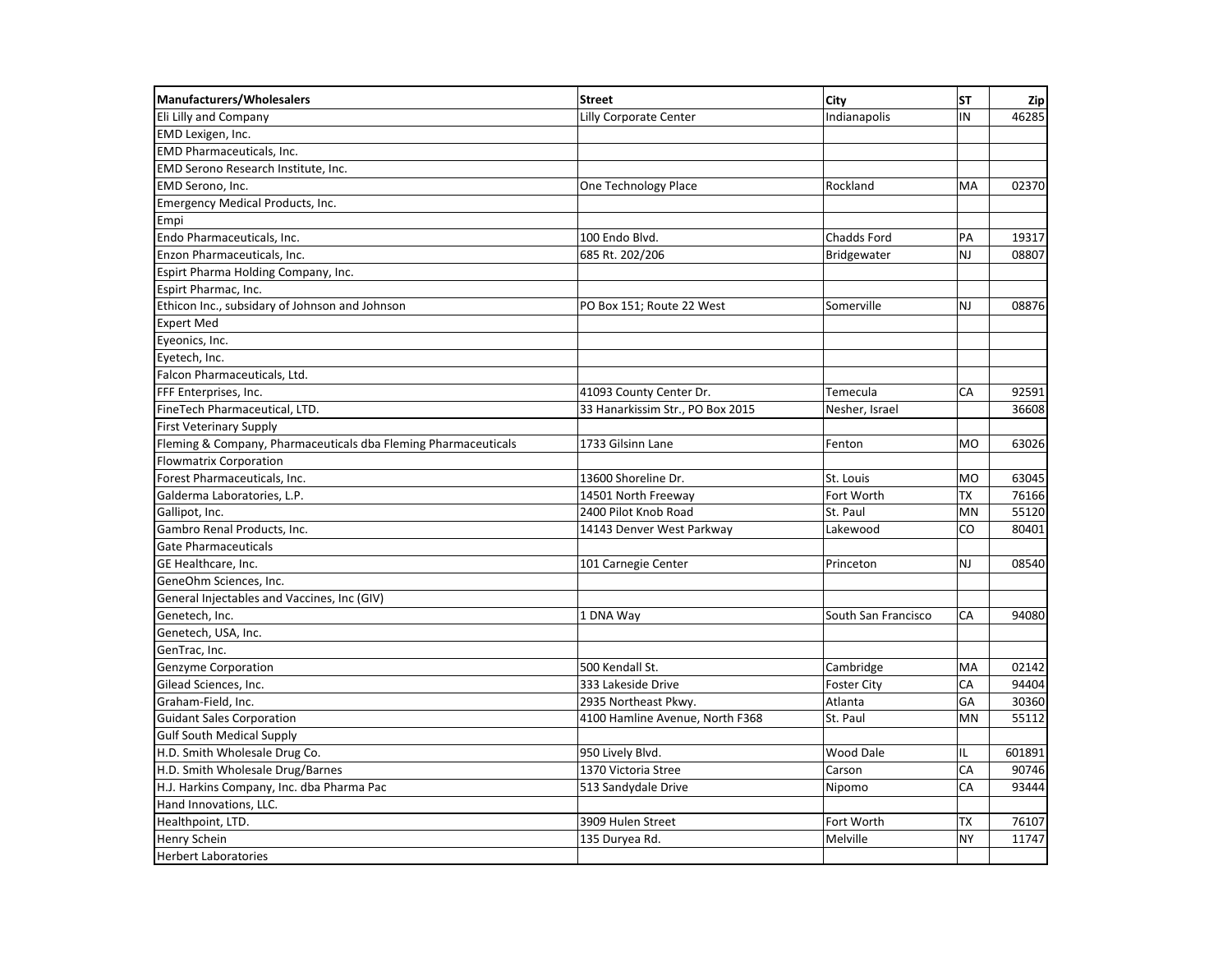| <b>Manufacturers/Wholesalers</b>                                    | <b>Street</b>                | City            | <b>ST</b> | <b>Zip</b> |
|---------------------------------------------------------------------|------------------------------|-----------------|-----------|------------|
| Hoffman-La Roche, Inc.                                              | 340 Kingsland Street         | Nutley          | NJ        | 07110      |
| Hospira, Inc.                                                       | 275 North Field Drive        | Lake Forest     | IL.       | 60045      |
| Ikara, Inc.                                                         |                              |                 |           |            |
| <b>Inamed Corporation</b>                                           |                              |                 |           |            |
| Inamed Development Company                                          |                              |                 |           |            |
| Inamed International Corp.                                          |                              |                 |           |            |
| Inamed, LLC.                                                        |                              |                 |           |            |
| <b>Independent Pharmacy Cooperative</b>                             | 1550 Columbus St.            | Sun Prairie     | WI        | 53590      |
| Influence Medical Technologies Ltd.                                 | 10700 Bren Road West         | Minnetonka      | MN        | 55343      |
| InnovaQuartz Incorporated dba American Medical Systems and AMS      | 23030 N. 15th Ave.           | Phoenix         | AZ        | 85027      |
| INO Therapeutics, LLC                                               | 6 Route 173                  | Clinton         | NJ        | 08809      |
| InSource, Inc.                                                      |                              |                 |           |            |
| Integra LifeSciences Holdings Corporation                           | 311 Enterprise Drive         | Plainsboro      | NJ        | 08536      |
| Intendis, Inc.                                                      |                              |                 |           |            |
| International Medication Systems, Ltd.                              | 1886 Santa Anita Ave.        | S. El Monte     | CA        | 91733      |
| Janssen                                                             |                              |                 |           |            |
| Jazz Pharmaceuticals, Inc.                                          | 3180 Porter Drive            | Palo Alto       | CA        | 94304      |
| JMI-Daniels Pharmaceuticals, Inc.                                   |                              |                 |           |            |
| Johnson & Johnson Healthcare Products Division of Mxceil, PPC, Inc. | 199 Grandview Road           | Skillman        | <b>NJ</b> | 08558      |
| Johnson & Johnson-Merck Consumer Pharmaceuticals Co.                | 7050 Camp Hill Road          | Ft. Washington  | PA        | 19034      |
| Johnson and Johnson Consumer Products Company                       | 199 Grandview Road           | Skillman        | NJ        | 08558      |
| Johnson and Johnson Pharmaceutical Services, LLC.                   | 1125 Trenton-Harbourton Road | Titusville      | NJ        | 08560      |
| <b>KCI USA</b>                                                      | 8023 Vantage Drive           | San Antonio     | <b>TX</b> | 78230      |
| Kendall                                                             |                              |                 |           |            |
| Kimberly-Clark Corporation                                          |                              |                 |           |            |
| Kimberly-Clark Global Sales, LLC                                    | 1400 Holcomb Bridge Road     | Roswell         | GA        | 30076      |
| King Pharmaceuticals Research and Development, Inc.                 |                              |                 |           |            |
| King Pharmaceuticals, Inc.                                          | 501 Fifth Stree              | <b>Bristol</b>  | TN        | 37620      |
| Konsyl Pharmaceuticals, Inc.                                        | 8050 Industrial Park Road    | Easton          | <b>MD</b> | 21601      |
| Laserscope D/B/A American Medical Systems                           | 3070 Orchard Drive           | San Jose        | CA        | 95134      |
| Letco Medical                                                       | 1316 Commerce Dr. NW         | Decatur         | AL        | 35601      |
| LifeScan, Inc.                                                      | 1000 Gilbraltar Drive        | <b>Milpitas</b> | CA        | 95035      |
| LigaSure                                                            |                              |                 |           |            |
| Lumigen, Inc.                                                       |                              |                 |           |            |
| <b>Major Pharmaceuticals</b>                                        |                              |                 |           |            |
| Mallinckrodt                                                        |                              |                 |           |            |
| Mayne Pharma (USA), Inc.                                            |                              |                 |           |            |
| <b>MBI</b>                                                          | 1353 Arville St.             | Las Vegas       | <b>NV</b> | 89102      |
| <b>McKesson Corporation</b>                                         | 9700 SW Commerce Circle      | Wilsonville     | OR        | 97070      |
| <b>McKesson Corporation</b>                                         | One Post Street              | San Francisco   | CA        | 94104      |
| McKesson Drug                                                       | 4836 Southridge              | Memphis         | ΤN        | 38141      |
| McKesson Medical-Surgical, Inc.                                     |                              |                 |           |            |
| McKesson Packaging Services, division of McKesson Corporation       |                              |                 |           |            |
| McKesson Specialty Distribution, LLC                                |                              |                 |           |            |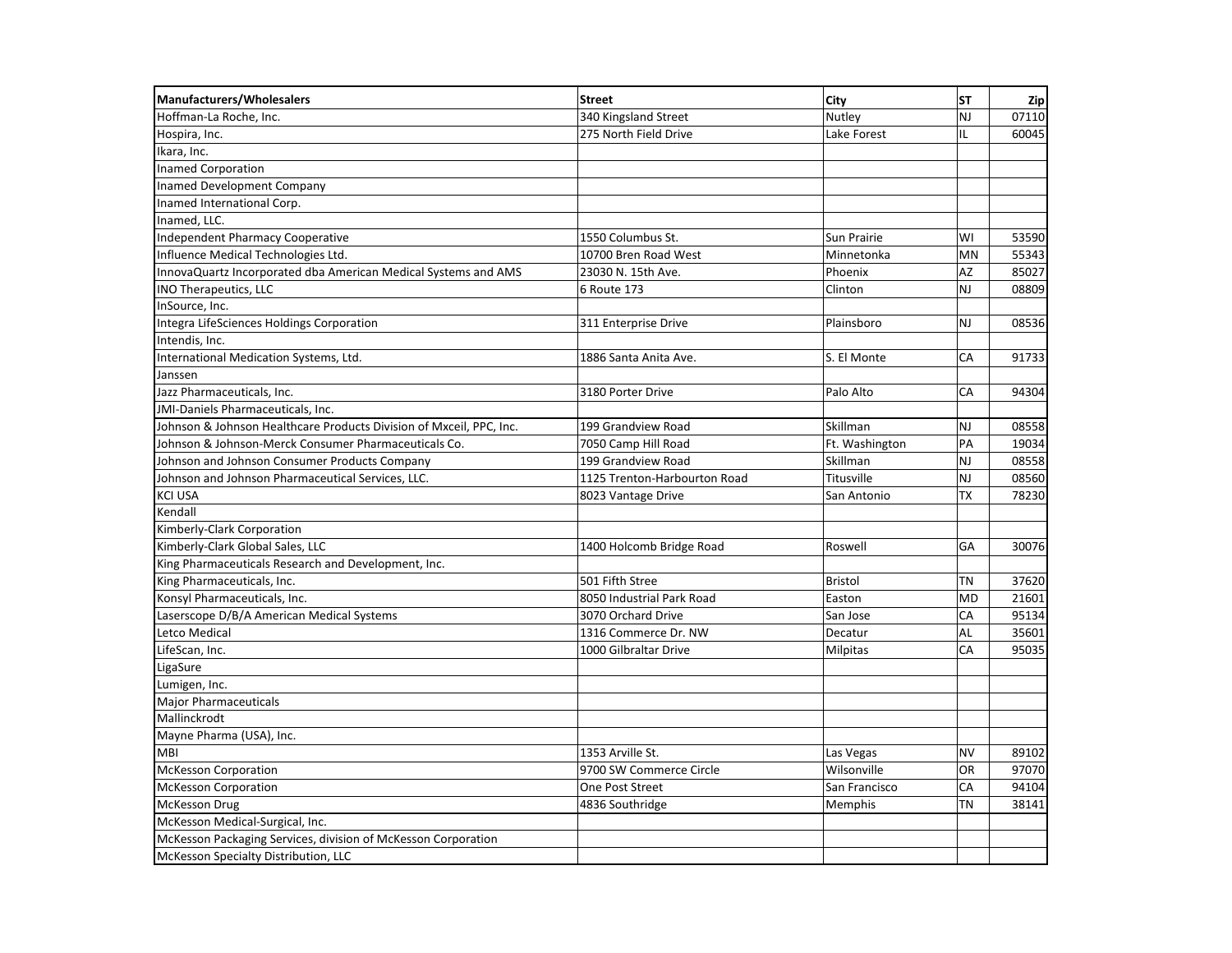| Manufacturers/Wholesalers                               | <b>Street</b>                      | City           | <b>ST</b> | <b>Zip</b> |
|---------------------------------------------------------|------------------------------------|----------------|-----------|------------|
| McNeil Consumer Healthcare Division of McNeil-PPC, Inc. | 7050 Camp Hill Road                | Ft. Washington | PA        | 19034      |
| <b>McNeil Pediatrics</b>                                |                                    |                |           |            |
| Meda Pharmaceuticals                                    | 265 Davidson Ave.                  | Somerset       | NJ        | 08873      |
| Medco Supply, Co.                                       | 500 Fillmore Ave.                  | Tonawanda      | NY        | 14150      |
| Med-Health Pharmaceutical Products, LLC.                | 2875 Coleman Street                | N. Las Vegas   | <b>NV</b> | 89032      |
| MediMedia USA dba Triplei                               | 350 Starke Rd., suite 100          | Carlstadt      | NJ        | 07072      |
| Medimmune, LLC.                                         | One Medimmune Way                  | Gaithersburg   | <b>MD</b> | 20878      |
| Medimmune, LLC.                                         |                                    | Louisville     | KY        |            |
| Medtronic, Inc.                                         | 710 Medtronic Pkway, LC370         | Minneapolis    | <b>MN</b> | 55432      |
| Merck & Co., Inc.                                       | 351 North Sumneytown Pike, UG4B-35 | North Wales    | PA        | 19454      |
| Meridian Medical Technologies, Inc.                     |                                    |                |           |            |
| Merit Pharmaceutical                                    | 2611 N. San Fernando Road          | Los Angeles    | CA        | 90065      |
| Merz Pharmaceuticals, Inc.                              | 4215 Tudor Lane                    | Greensboro     | <b>NC</b> | 27410      |
| Metro Medical Supply, Inc.                              | 6645 Echo Ave., Suite C            | Reno           | <b>NV</b> | 89506      |
| Metro Medical Supply, Inc.                              |                                    | Nashville      | <b>TN</b> |            |
| Metro Medical Supply, Inc.                              | 200 Cumberland Bend                | Nashville      | ΤN        | 37228      |
| MGI Pharma, Inc.                                        |                                    |                |           |            |
| Micrus Endovascular Corporation                         | 821 Fox Lane                       | San Jose       | CA        | 95131      |
| Midlothian Laboratories                                 | 5323 Perimeter Parkway Court       | Montgomery     | AL        | 36116      |
| <b>Millennium Pharmaceuticals</b>                       | 40 Landsdowne Street               | Cambridge      | MA        | 02139      |
| <b>MMS Solutions</b>                                    |                                    | Nashville      | ΤN        |            |
| Monarch Pharmaceuticals, Inc.                           |                                    |                |           |            |
| Moore Medical, LLC                                      |                                    |                |           |            |
| Mylan Pharmaceuticals, Inc.                             | 781 Chestnut Ridge Road            | Morgantown     | <b>WV</b> | 26505      |
| Nellcor                                                 |                                    |                |           |            |
| Neutrogena Corporation                                  | 5760 W. 96th Street                | Los Angeles    | CA        | 90045      |
| Novaquest                                               |                                    |                |           |            |
| Novartis Consumer Health, inc.                          | 200 Kimball Drive                  | Parsippany     | <b>NJ</b> | 07054      |
| Novartis Pharmaceutical Corporation                     | 59 Route 10                        | East Hanover   | NJ        | 07936      |
| Novartis Vaccines and Diagnostics, Inc.                 | 320 Massachusetts Ave.             | Cambridge      | MA        | 02139      |
| Noven Therapeutics, LLC.                                | 11960 SW 144th Street              | Miami          | FL.       | 33186      |
| <b>Novis Pharmaceuticals</b>                            | 5000 SW Ave., suite 121            | Miami          | FL.       | 33155      |
| Novo Nordisk, Inc.                                      | 100 College Road West              | Princeton      | NJ        | 08540      |
| Novogyne Pharmaceuticals                                | 111960 SW 144th Street             | Miami          | FL.       | 33186      |
| Obagi Medicals Products, Inc.                           | 310 Golden Shore #100              | Long Beach     | CA        | 90802      |
| Oculex Pharmaceuticals, Inc.                            |                                    |                |           |            |
| OcuSoft, Inc.                                           | 1416 Radio Lane                    | Rosenberg      | <b>TX</b> | 77471      |
| <b>Oncology Therapeutics Network</b>                    |                                    |                |           |            |
| Onyx Pharmaceuticals. Inc.                              | 2100 Powell St.                    | Emeryville     | СA        | 94608      |
| OraPharma, Inc.                                         | 732 Louis Drive                    | Warminster     | PA        | 18974      |
| Ortho Women's Health and Urology                        |                                    |                |           |            |
| Ortho-Biotech Products, L.P.                            |                                    |                |           |            |
| Ortho-Clinical Diagnostics a J&J Company                | 1001 US Route 202                  | Raritan        | NJ        | 08869      |
| Orthofix, Inc.                                          | 1720 Bray Central Drive            | McKinney       | <b>TX</b> | 75069      |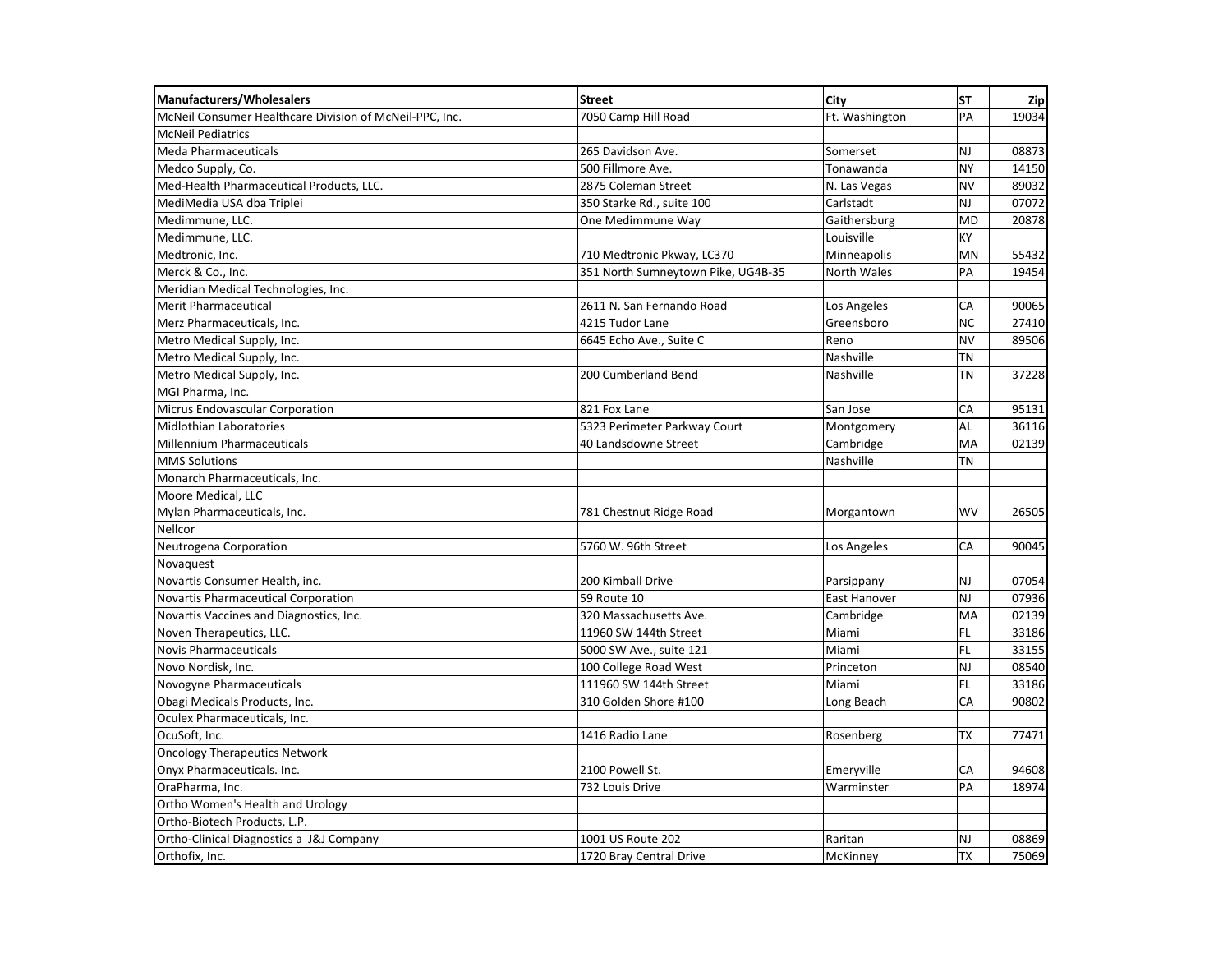| Manufacturers/Wholesalers                                                         | <b>Street</b>                          | City                  | <b>ST</b> | Zip   |
|-----------------------------------------------------------------------------------|----------------------------------------|-----------------------|-----------|-------|
| Ortho-McNeil Neurologics                                                          |                                        |                       |           |       |
| OrthoNeutrogena                                                                   | 5760 W. 96th St.                       | Los Angeles           | CA        | 90045 |
| <b>Oscient Pharmaceuticals</b>                                                    | 1000 Winter St., suite 2200            | Waltham               | MA        | 02451 |
| OSI Pharmaceuticals, Inc.                                                         | 41 Pinelawn Road                       | Melville              | <b>NY</b> | 11747 |
| Otsuka America Pharmaceutical, Inc.                                               | 2440 Research Blvd.                    | Rockville             | <b>MD</b> | 20850 |
| Ovation Pharmaceuticals, Inc.                                                     | Four Parkway North                     | Deerfield             | IL        | 60015 |
| Owens and Minor Distribution, Inc.                                                | 2970 North Lamb Blvd, Suite 105        | Las Vegas             | <b>NV</b> | 89115 |
| Owens and Minor Distribution, Inc.                                                | 17720 Shideler Parkway, Suite B        | Lathrop               | LA        | 95330 |
| Pacific Pharma, Inc.                                                              |                                        |                       |           |       |
| <b>Palmetto State Pharmaceuticals</b>                                             | 2000 Sam Rittenberg Blvd., suite 116   | Charleston            | SC        | 29407 |
| Pamlab, LLC.                                                                      | 4099 Highway 190                       | Covington             | LA        | 70433 |
| Par Pharmaceutical, Inc.                                                          | 300 Tice Blvd.                         | <b>Woodcliff Lake</b> | NJ        | 07677 |
| Parkedale Pharmaceuticals, Inc.                                                   |                                        |                       |           |       |
| Parmed Pharmaceuticals, Inc.                                                      |                                        |                       |           |       |
| Patriot Pharmaceuticalsm LLC.                                                     |                                        |                       |           |       |
| Patterson Companies. Inc.                                                         | 1031 Mendota Heights Road              | St. Paul              | MN        | 55120 |
| Patterson Dental Supply, Inc.                                                     | 6555 Tenaya Way, #100                  | Las Vegas             | <b>NV</b> | 89113 |
| Patterson Dental Supply, Inc.                                                     | 1030 Winding Creek Road, Suite 150     | Roseville             | CA        | 95678 |
| Patterson Logistics Services, Inc.                                                | 1905 Lakewood Dr.                      | Boone                 | IA        | 50036 |
| Patterson Logistics Services, Inc.                                                | 6419 S. 228th Street, Suite 101        | Kent                  | <b>WA</b> | 98032 |
| Patterson Logistics Services, Inc.                                                | 800 Monte Vista Drive                  | Dinuba                | CA        | 93618 |
| PDL BioPharma, Inc.                                                               | 1400 Seaport Blvd.                     | Redwood City          | CA        | 94063 |
| PD-Rx Pharmaceuticals, Inc.                                                       | 727 North Ann Arbor                    | Oklahoma City         | OK        | 73127 |
| Pfizer, Inc.                                                                      | 235 East 42nd Street                   | New York              | NY        | 10017 |
| PharMingen                                                                        |                                        |                       |           |       |
| Pharmion. LLC.                                                                    |                                        |                       |           |       |
| Phillips Medical Systems Company of North America                                 | 22100 Bothell-Everett Highway N/S 522  | <b>Bothell</b>        | WA        | 98021 |
| Physician Sales and Service                                                       |                                        |                       |           |       |
| Pliva, Inc.                                                                       |                                        |                       |           |       |
| PracticeWorks Systems, LLC                                                        | 1765 The Exchange                      | Atlanta               | GA        | 30339 |
| Pricara                                                                           |                                        |                       |           |       |
| Priority Healthcare Distribution, Inc., dba CurasScript SD Specialty Distribution | 2297 Southwest Blvd.                   | <b>Grove City</b>     | OH        | 43123 |
| Procter & Gamble Distributing, LLC.                                               |                                        |                       |           |       |
| Procter & Gamble Pharmaceuticals, Inc.                                            | 8700 Mason-Montgomery Road             | Mason                 | OH        | 45040 |
| PSS World Medical, Inc.                                                           | 4345 Southpoint Blvd.                  | Jacksonville          | FL.       | 32216 |
| Purdue Pharma LP                                                                  | One Stamford Forum / 201 Tresser Blvd. | Stamford              | <b>CT</b> | 06901 |
| <b>Purdue Products LP</b>                                                         | One Stamford Forum / 201 Tresser Blvd. | Stamford              | CT        | 06901 |
| <b>Puritan Bennett</b>                                                            |                                        |                       |           |       |
| QK Healthcare, Inc.                                                               | 35 Sawgrass Drive                      | Bellport              | <b>NY</b> | 11713 |
| Quality King Distributors, Inc.                                                   |                                        |                       |           |       |
| Rebel Distributors Corp.                                                          | 3607 Old Conejo Rd.                    | <b>Thousand Oaks</b>  | CA        | 91320 |
| Reckitt Benckiser Pharmaceuticals, Inc                                            | 10710 Midlothian Turnpike, Suite 430   | Richmond              | VA        | 23235 |
| Ritchie Pharmacal Co.                                                             | 119 State Street                       | Glasgow               | KY        | 42141 |
| <b>Roche Diagnostics</b>                                                          | 9115 Hague Road                        | Indianapolis          | IN        | 46250 |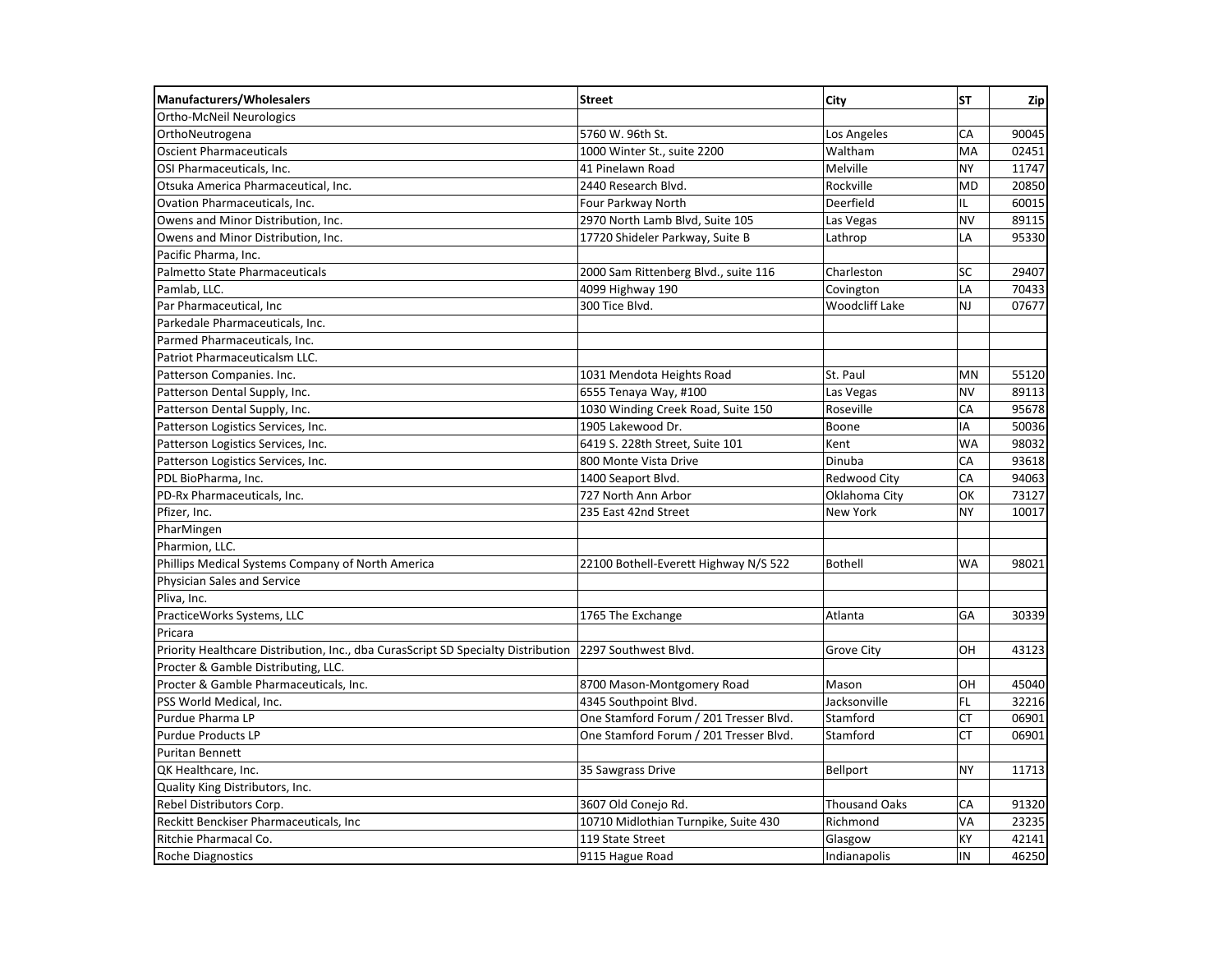| <b>Manufacturers/Wholesalers</b>                             | <b>Street</b>                       | <b>City</b>            | <b>ST</b> | Zip   |
|--------------------------------------------------------------|-------------------------------------|------------------------|-----------|-------|
| Roche Laboratories, Inc.                                     |                                     |                        |           |       |
| <b>RS Medical</b>                                            | 14001 SE First St.                  | Vancovuver             | <b>WA</b> | 98684 |
| RxElite                                                      | 1404 N. Main, suite 200             | Meridian               | ID        | 83642 |
| Sage Products, Inc.                                          | 3909 Three Oaks Road                | Cary                   | IL        | 60013 |
| Salix Pharmaceuticals, Inc.                                  | 1700 Perimeter Park Drive           | Morrisville            | <b>NC</b> | 27560 |
| Sanofi Pasteur, Inc.                                         | <b>Discovery Drive</b>              | Swiftwater             | PA        | 18370 |
| Sanofi-Aventis US                                            | 55 Corporate Drive                  | Bridgewater            | <b>NJ</b> | 08807 |
| sanofi-Aventis US, Inc.                                      |                                     |                        |           |       |
| Sanofi-Aventis US, LLC.                                      |                                     |                        |           |       |
| Santarus, Inc.                                               | 3721 Valley Centre Dr., suite 400   | San Diego              | CA        | 92130 |
| Sarnova HC, LLC                                              |                                     |                        |           |       |
| Saronva, Inc.                                                | P.O. Box 8023                       | Dublin                 | OH        | 43016 |
| Schiele Pharma Sales, Inc.                                   |                                     |                        |           |       |
| Schiele Pharma, Inc.                                         | 5 Concourse Parkway, Suite 1800     | Atlanta                | GA        | 30328 |
| Schwarz Pharma, Inc.                                         |                                     |                        |           |       |
| Scios, Inc.                                                  |                                     |                        |           |       |
| Seabreeze LP Holdings, LLC.                                  |                                     |                        |           |       |
| Sepracor, Inc.                                               | 84 Walterford Drive                 | Marlborough            | MA        | 01752 |
| Septodont, Inc.                                              | 245 C Quigley Blvd.                 | <b>New Castle</b>      | DE        | 19720 |
| Shire Human Genetic Therapies, Inc.                          |                                     |                        |           |       |
| Shire Pharmaceuticals, Inc.                                  | 725 Chesterbrook Blvd.              | Wayne                  | PA        | 19087 |
| Siemens Medical Solutions USA, Inc.                          | 51 Valley Stream Parkway            | Malvern                | PA        | 19355 |
| Sigma-Tau Pharmaceuticals, Inc.                              | 9841 Washingtonian Blvd., Suite 500 | Gaithersburg           | <b>MD</b> | 20878 |
| Silicone Engineering, Inc.                                   |                                     |                        |           |       |
| Smith & Nephew Biologics and Spine                           | 1450 Brooks Road                    | Memphis                | TN        | 38116 |
| Smith & Nephew, Inc.                                         | 150 Minuteman Road                  | Andover                | MA        | 01810 |
| Smith & Nephew, Inc.                                         | 11775 Starkey Road                  | Largo                  | FL.       | 33773 |
| SmithKline Beecham Corporation d/b/a GlaxoSmithKline ("GSK") | <b>Five Moore Drive</b>             | Research Triangle Park | <b>NC</b> | 27709 |
| Smiths Medical ASD, Inc.                                     | 10 Bowman Drive                     | Keene                  | <b>NH</b> | 03431 |
| Smiths Medical ASD, Inc.                                     | 8425 Airways Boulevard, Suite 108   | Southaven              | <b>MS</b> | 38671 |
| Smiths Medical ASD, Inc.                                     | 9255 Cusomhouse Plaza, Suite L      | San Diego              | CA        | 92154 |
| Smiths Medical MD, Inc.                                      |                                     |                        |           |       |
| Smiths Medical PM, Inc.                                      |                                     |                        |           |       |
| Solarant Medical, Inc                                        | 10700 Bren Road West                | Minnetonka             | <b>MN</b> | 55343 |
| Solstice Neurosciences, Inc.                                 | 40 General Warren Blvd., Suite 160  | Malvern                | PA        | 19355 |
| Solvay Pharmaceuticals, Inc.                                 | 901 Sawyer Road                     | Marietta               | GA        | 30062 |
| Southern Anesthesia and Surgical                             |                                     |                        |           |       |
| St. Jude Medical S.C., Inc.                                  |                                     |                        |           |       |
| St. Jude Medical, Inc.                                       | One Lillehei Plaza                  | St. Paul               | MN        | 55117 |
| Stereotaxis, Inc.                                            | 4320 Forest Park Avenue, Suite 100  | St. Louis              | <b>MO</b> | 63108 |
| Strativa Pharmaceutical                                      |                                     |                        |           |       |
| Tactile Systems Technology, Inc.                             | 4824 Park Glen Road                 | Minneapolis            | MN        | 55416 |
| Takeda Pharmaceuticals America, Inc. (TPA)                   |                                     |                        |           |       |
| Takeda Pharmaceuticals North America, Inc.                   | One Takeda Parkway                  | Deerfield              | IL        | 60015 |